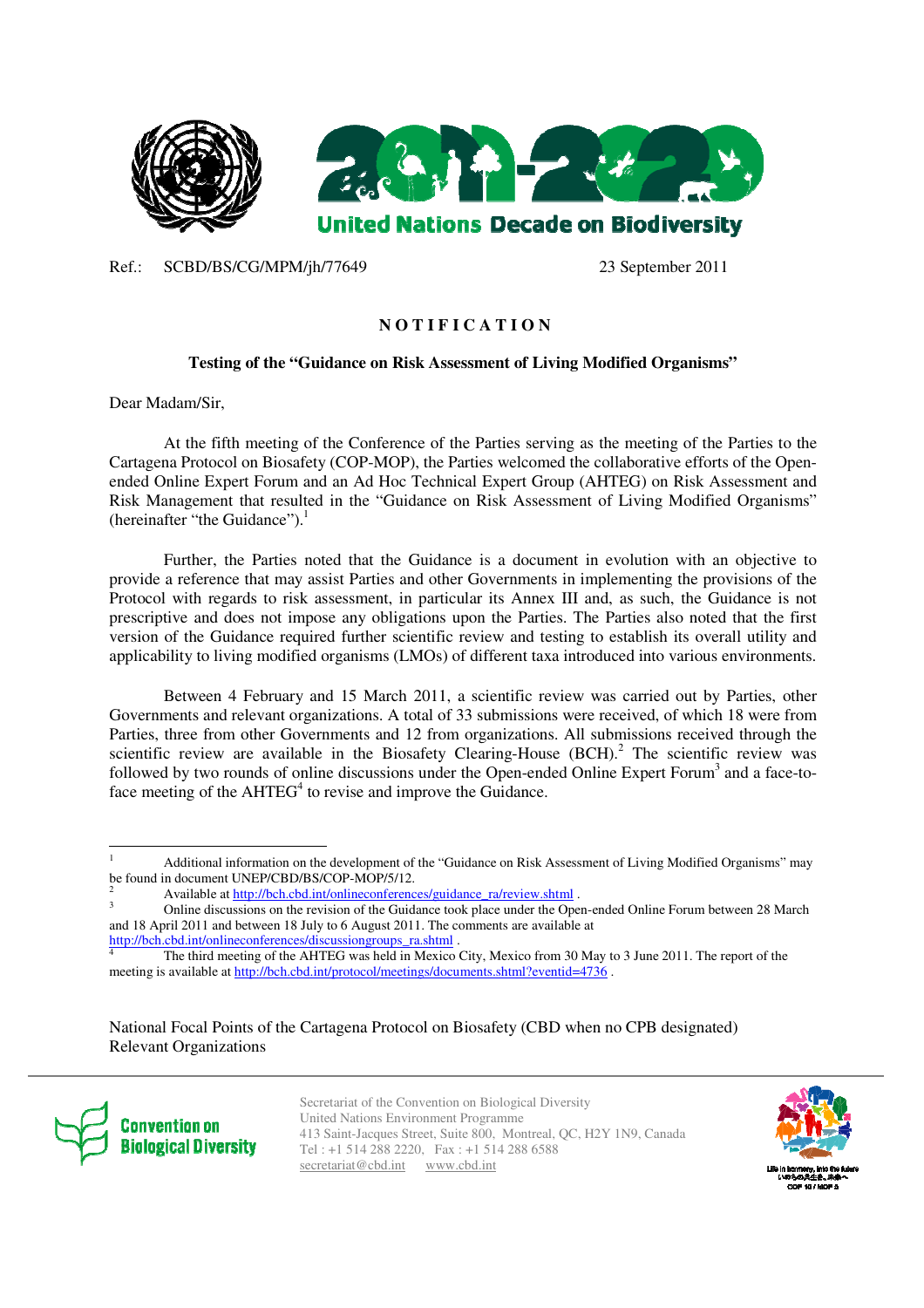As a result of the above deliberations, a draft revised version of the Guidance (dated 15 September 2011) was developed and is available for the testing of its overall utility and applicability at http://bch.cbd.int/onlineconferences/ra\_guidance/testing.shtml .

Accordingly, I am pleased to invite you to provide the Guidance to the experts of your country or organization involved in risk assessment of LMOs to test for its overall utility and applicability. It is noted that testing initiatives may be conducted either as a group or individual exercise, such as face-toface meetings, workshops or online discussions, and the results are to be reported back using the attached questionnaire in order to facilitate a coordinated analysis of the results. The completed questionnaire is to be mailed to the Secretariat at riskassessment.forum@cbd.int **as a MS Word document as soon as possible but no later than 30 November 2011.**<sup>5</sup> 

**The results from testing initiatives by Parties and other Governments are to be submitted with the endorsement of the National Focal Points and those by organizations through headquarters offices.** 

The results of the testing, when available, will be made public through the BCH at http://bch.cbd.int/onlineconferences/ra\_guidance/testing.shtml .

Please accept, Madam/Sir, the assurances of my highest consideration.

Ahmed Djoghlaf Executive Secretary

<sup>-</sup>5 This notification and questionnaire are also available online at http://bch.cbd.int/onlineconferences/ra\_guidance/testing.shtml .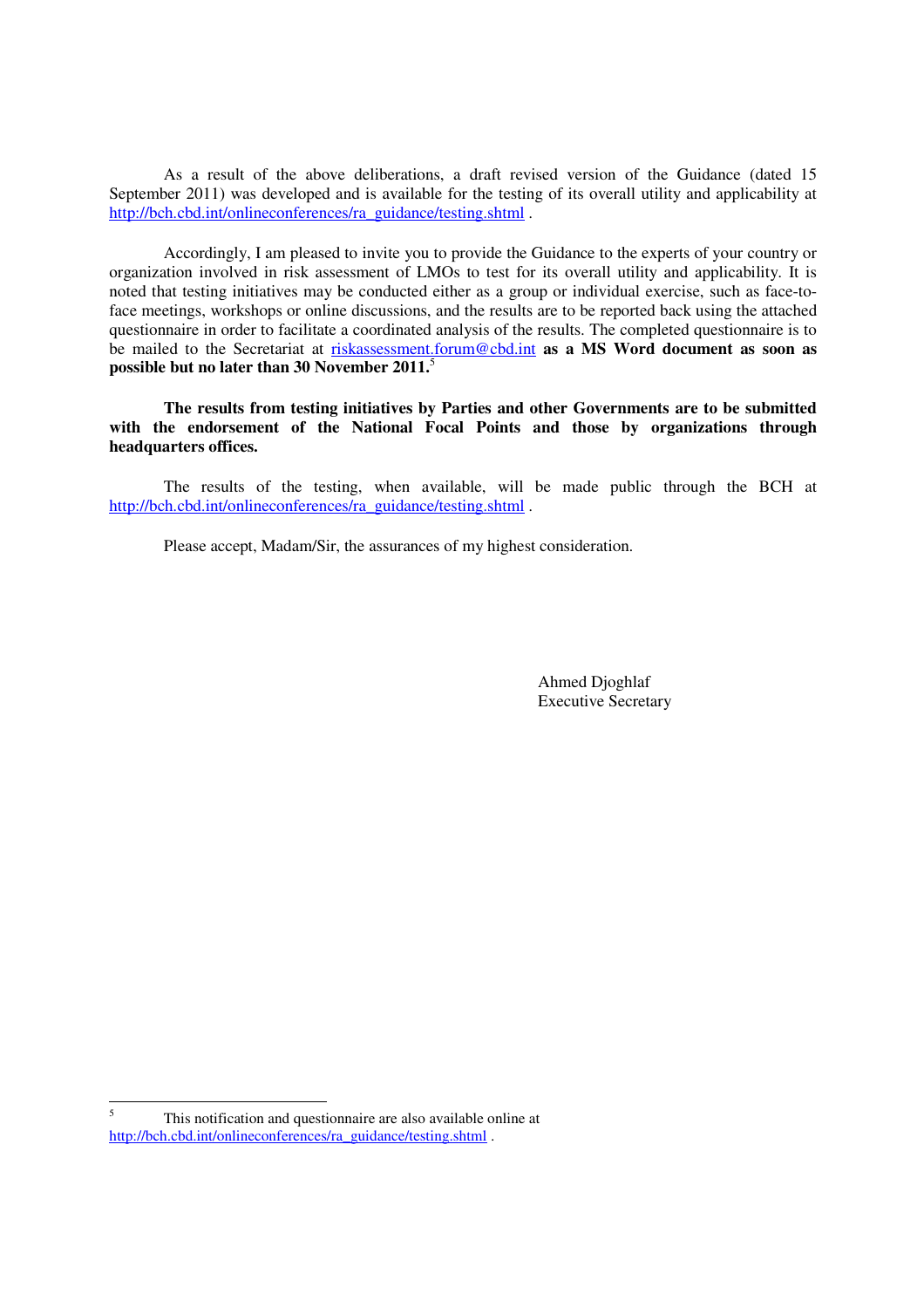### *Annex*

## **QUESTIONNAIRE FOR THE TESTING OF THE GUIDANCE ON RISK ASSESSMENT OF LIVING MODIFIED ORGANISMS**

| <b>GENERAL INFORMATION ABOUT THE TESTING</b>                           |                                                                                                                                                                                                       |  |  |
|------------------------------------------------------------------------|-------------------------------------------------------------------------------------------------------------------------------------------------------------------------------------------------------|--|--|
|                                                                        | $\Box$ Party. Please specify: < Country's name                                                                                                                                                        |  |  |
| Q1. These results are being submitted on<br>behalf of a:               | Other Government. Please specify: <country's name=""><br/>l 1</country's>                                                                                                                             |  |  |
|                                                                        | $\boxtimes$ Organization: Please specify: Haut Conseil des biotechnologies                                                                                                                            |  |  |
| When was the testing of the<br>O <sub>2</sub> .<br>Guidance conducted? | Please enter date: November 2011                                                                                                                                                                      |  |  |
| Type of event where the testing of<br>O3.                              | ⊠<br>Group event (e.g., workshop, training course, meeting). Please provide the<br>title of the event and name of organizer: Examen par le Comité scientifique<br>du Haut Conseil des biotechnologies |  |  |
|                                                                        | Type of meeting:<br>$\Box$ Face-to-face                                                                                                                                                               |  |  |
| the Guidance was conducted?                                            | $\boxtimes$ Online                                                                                                                                                                                    |  |  |
|                                                                        | Individual exercise. Please provide your name, occupation and affiliation:<br><type here=""></type>                                                                                                   |  |  |
|                                                                        | Other: Please specify: <type here=""></type>                                                                                                                                                          |  |  |
| Which sections of the Guidance<br>O4.<br>were tested?                  | $\boxtimes$<br>Part I: The Roadmap for Risk assessment of LMOs                                                                                                                                        |  |  |
|                                                                        | Part II: Specific types of LMOs or Traits:                                                                                                                                                            |  |  |
|                                                                        | $\boxtimes$ Risk assessment of LMOs with stacked genes or traits                                                                                                                                      |  |  |
|                                                                        | $\boxtimes$ Risk assessment of LM crops with tolerance to abiotic stress                                                                                                                              |  |  |
|                                                                        | $\boxtimes$ Risk assessment of LM mosquitoes                                                                                                                                                          |  |  |

| <b>OVERALL EVALUATION</b>                                                                                                                                                                                 |              |      |                |      |                     |
|-----------------------------------------------------------------------------------------------------------------------------------------------------------------------------------------------------------|--------------|------|----------------|------|---------------------|
|                                                                                                                                                                                                           | Very<br>poor | Poor | <b>Neutral</b> | Good | <b>Very</b><br>good |
| Please indicate the level of agreement you attribute to each of the questions in the left column.                                                                                                         |              |      |                |      |                     |
| O5.<br>How do you evaluate the level of consistency of the<br>Guidance with the Cartagena Protocol on Biosafety,<br>particularly with its Article 15 and Annex III?                                       |              |      |                |      |                     |
| Q6.<br>How do you evaluate the usefulness of the Guidance<br>as a tool to assist countries in conducting and reviewing risk<br>assessments of LMOs in a scientifically sound and case-by-<br>case manner? |              |      |                |      |                     |
| How do you evaluate the usefulness of the Guidance<br>O7.<br>as a tool to assist countries in conducting and reviewing risk<br>assessments of LMOs introduced into various receiving<br>environments?     |              |      |                |      |                     |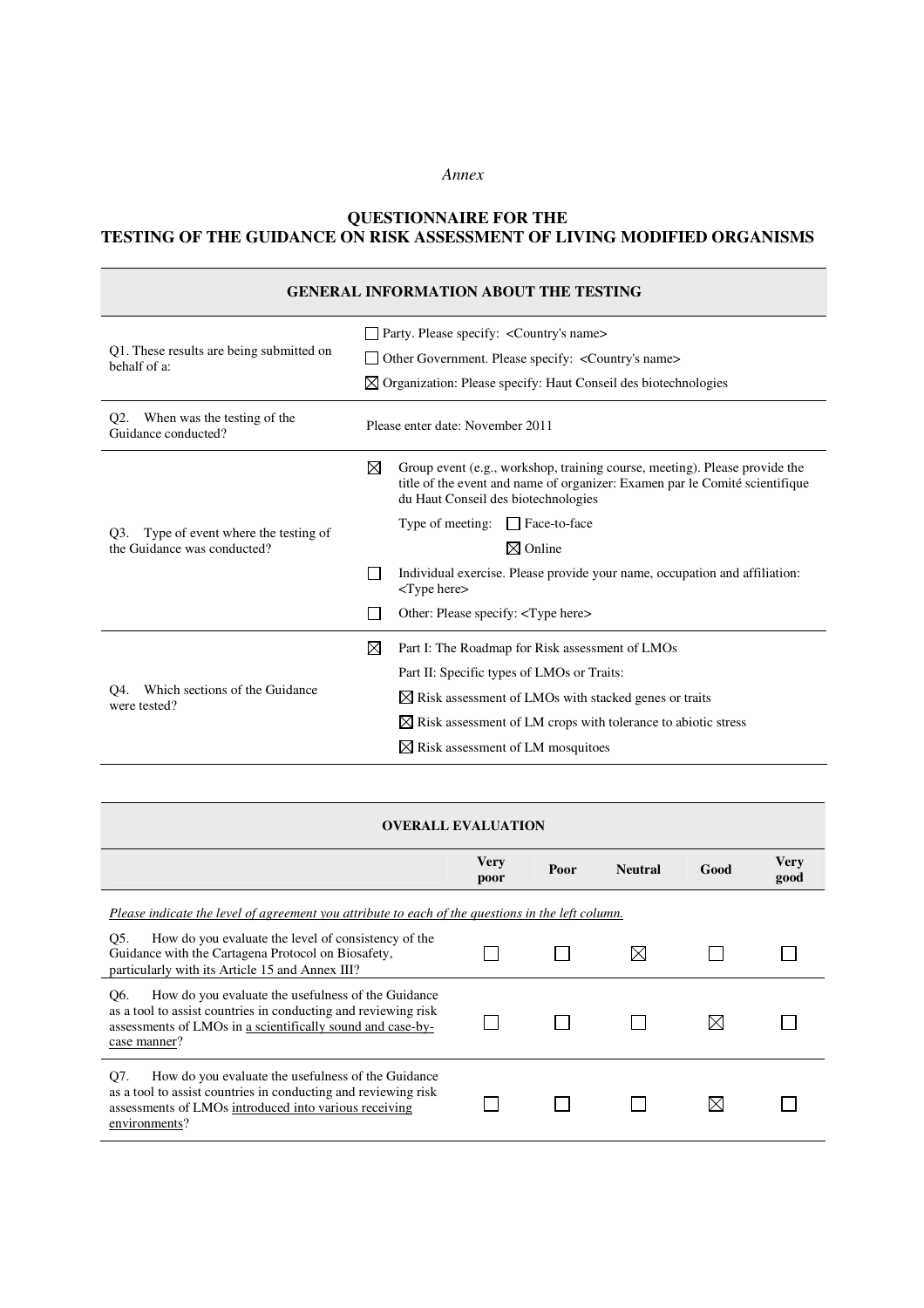# **PART I: ROADMAP FOR RISK ASSESSMENT OF LIVING MODIFIED ORGANISMS**

*Please answer each of the questions in the left column with "yes" or "no" and add comments if needed.*

|                                                                                                                                                                                |                                 | Comments: Le texte a toutefois été jugé trop général<br>dans l'ensemble.                                                                                                                                                                                               |
|--------------------------------------------------------------------------------------------------------------------------------------------------------------------------------|---------------------------------|------------------------------------------------------------------------------------------------------------------------------------------------------------------------------------------------------------------------------------------------------------------------|
|                                                                                                                                                                                |                                 | Points critiques soulevés par le CS du HCB:                                                                                                                                                                                                                            |
| Q8.<br>Does the Roadmap provide useful guidance<br>for conducting risk assessments of LMOs in<br>accordance with the Protocol?                                                 | $\boxtimes$ Yes<br>$\Box$ No    | - Les exigences en termes d'analyses statistiques<br>devraient être plus développées.                                                                                                                                                                                  |
|                                                                                                                                                                                |                                 | - Il devrait être clarifié que les résultats bruts doivent<br>pouvoir être obtenus sur demande s'ils ne sont pas<br>inclus dans le dossier.                                                                                                                            |
|                                                                                                                                                                                |                                 | - Problèmes éventuels liés aux pays non signataires<br>du P de C (ex: obtention de données supplémentaires<br>d'une société d'un pays non signataire? obtention de<br>méthodes de détection / identification de LMO<br>importé d'un pays non signataire?) à clarifier. |
|                                                                                                                                                                                |                                 | - Définir "ecological function" (p. 61. 207).                                                                                                                                                                                                                          |
|                                                                                                                                                                                |                                 | - La question des méthodes de<br>détection/identification des LMOs devrait être<br>développée.                                                                                                                                                                         |
| Q9.<br>Is the Roadmap useful to risk assessors who<br>have limited experience with LMO risk assessment?                                                                        | $\boxtimes$ Yes<br>$\Box$ No    | Comments: Les commentaires exposés à la question<br>précédente sont également valables ici.                                                                                                                                                                            |
|                                                                                                                                                                                |                                 | Définir "Party involved" (l. 187 et suivantes)                                                                                                                                                                                                                         |
| Is the Roadmap organized in a logic and<br>Q10.<br>structured manner?                                                                                                          | $\boxtimes$ Yes<br>$\Box$ No    | Comments: <type here=""></type>                                                                                                                                                                                                                                        |
| Q11. Is the Roadmap user-friendly taking into<br>account that risk assessment is a complex scientific<br>and multidisciplinary activity?                                       | $\boxtimes$ Yes<br>$\Box$ No    | Comments: <type here=""></type>                                                                                                                                                                                                                                        |
| Is the Roadmap applicable to all types of<br>Q12.<br>LMOs (e.g. plants, animals, microorganisms)?                                                                              | $\boxtimes$ Yes<br>$\Box$ No    | Comments: <type here=""></type>                                                                                                                                                                                                                                        |
|                                                                                                                                                                                |                                 | Comments: Lacunes identifiées par le CS du HCB:                                                                                                                                                                                                                        |
| Is the Roadmap applicable to all types of<br>Q13.<br>introductions into the environment (e.g. small- and<br>large-scale releases, placing on the<br>market/commercialisation)? |                                 | - le cas des essais expérimentaux n'est pas abordé                                                                                                                                                                                                                     |
|                                                                                                                                                                                | $\exists$ Yes<br>$\boxtimes$ No | - la surveillance des points d'entrée et voies de<br>transports lors d'introduction de LMO pour<br>transformation et alimentation n'est pas développée                                                                                                                 |
|                                                                                                                                                                                |                                 | - les cas particuliers de LMO destinés à des usages<br>industriels spécifiques, des utilisations<br>pharmaceutiques ou de la phytorémédiation, ne sont<br>pas discutés.                                                                                                |
| Is there any other issue or concept that you<br>Q14.                                                                                                                           | $\boxtimes$ Yes                 | Comments: Lacunes identifiées par le CS du HCB:                                                                                                                                                                                                                        |
| would like to see included in the Roadmap?                                                                                                                                     | $\Box$ No                       | les plans de surveillance post-commercialisation                                                                                                                                                                                                                       |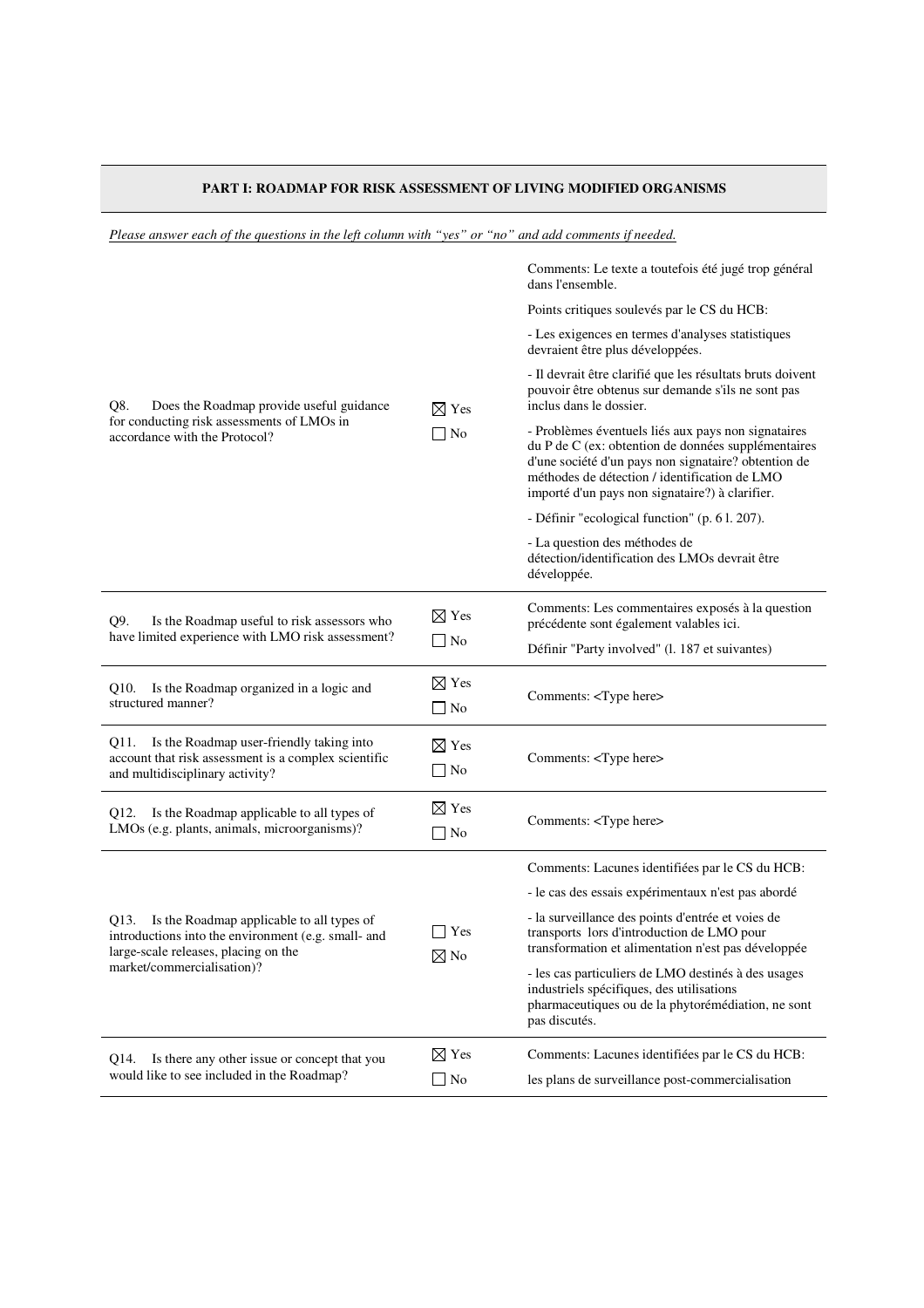| Q15. Does the flowchart provide a useful graphic                              | $\boxtimes$ Yes |                                 |
|-------------------------------------------------------------------------------|-----------------|---------------------------------|
| representation of the risk assessment process as<br>described in the Roadmap? | $\neg$ No       | Comments: <type here=""></type> |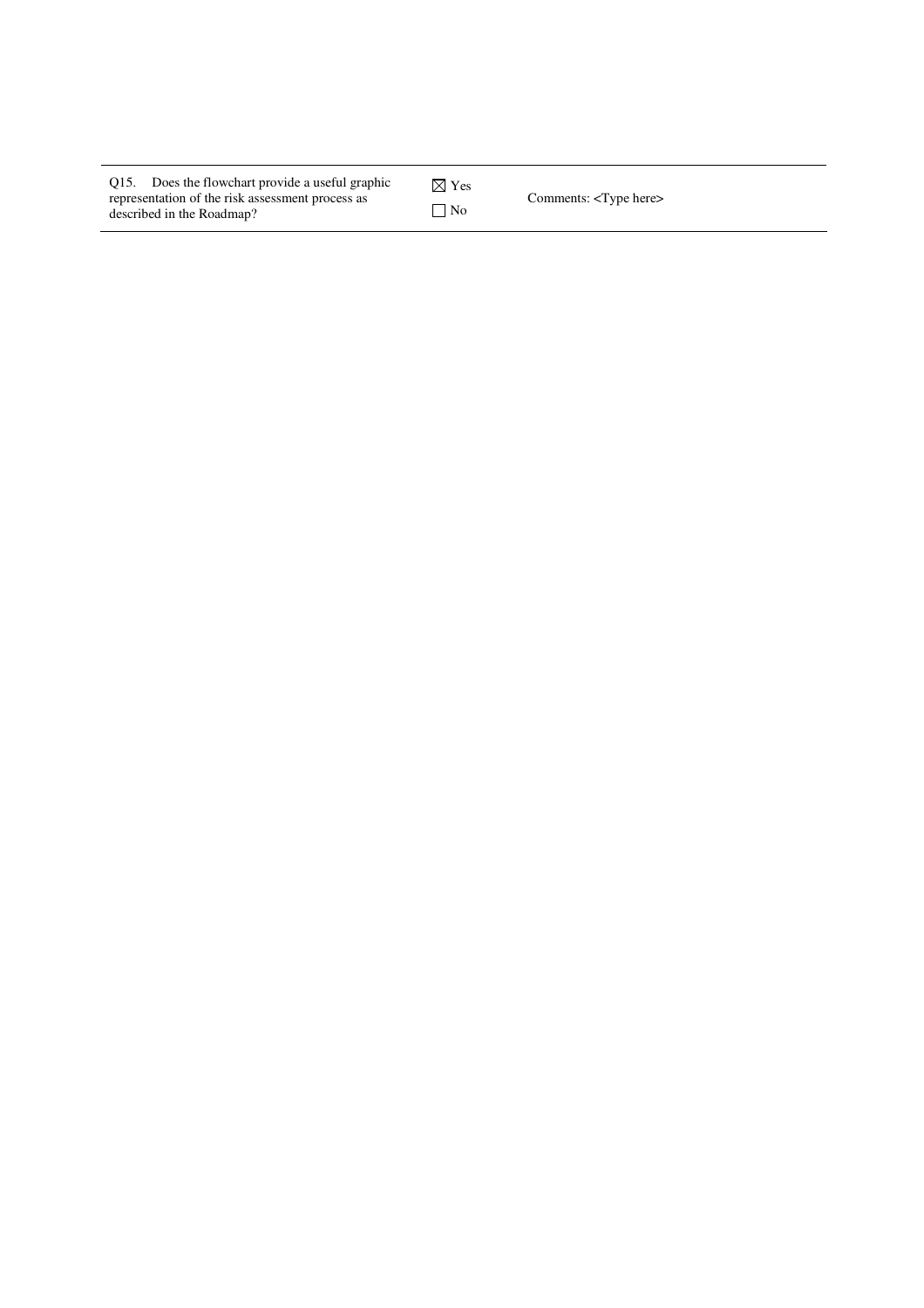## **PART II: SPECIFIC TYPES OF LIVING MODIFIED ORGANISMS OR TRAITS**

#### **Risk assessment of living modified organisms with stacked genes or traits**

*Please answer each of the questions in the left column with "yes" or "no" and add comments if needed.*

| Q16. Does this section provide useful guidance<br>when conducting risk assessments of LMOs with<br>stacked genes or traits in accordance with the<br>Protocol? | $\boxtimes$ Yes<br>$\Box$ No | Comments: <type here=""></type> |
|----------------------------------------------------------------------------------------------------------------------------------------------------------------|------------------------------|---------------------------------|
| Is this section of the Guidance useful to risk<br>O17.<br>assessors who have limited experience with risk<br>assessments of LMOs with stacked genes of traits? | $\boxtimes$ Yes<br>$\Box$ No | Comments: <type here=""></type> |
| Is this section of the Guidance organized in a<br>O18.<br>logic and structured manner?                                                                         | $\boxtimes$ Yes<br>$\Box$ No | Comments: <type here=""></type> |
| O19.<br>Is this section of the Guidance user-friendly<br>taking into account that risk assessment is a complex<br>scientific and multidisciplinary activity?   | $\boxtimes$ Yes<br>$\neg$ No | Comments: <type here=""></type> |
| Is there any other issue or concept that you<br>O <sub>20</sub> .<br>would like to see included in this section of the<br>Guidance?                            | <b>Yes</b><br>$\boxtimes$ No | Comments: <type here=""></type> |

**Risk assessment of living modified crops with tolerance to abiotic stress** 

*Please answer each of the questions in the left column with "yes" or "no" and add comments if needed.*

| Does this section provide useful guidance<br>O21.<br>when conducting risk assessments of LM crops with<br>tolerance to abiotic stress(es) in accordance with the<br>Protocol? | $\boxtimes$ Yes<br>$\Box$ No | Comments: <type here=""></type>                                                                                                                            |
|-------------------------------------------------------------------------------------------------------------------------------------------------------------------------------|------------------------------|------------------------------------------------------------------------------------------------------------------------------------------------------------|
| Is this section of the Guidance useful to risk<br>O22.<br>assessors who have limited experience with risk<br>assessments of LM crops with tolerance to abiotic<br>stress(es)? | $\boxtimes$ Yes<br>$\Box$ No | Comments: Il aurait toutefois été judicieux de ne pas<br>limiter tous les exemples de stress abiotique à la<br>tolérance à la sécheresse et à la salinité. |
| Is this section of the Guidance organized in a<br>O <sub>23</sub> .<br>logic and structured manner?                                                                           | $\boxtimes$ Yes<br>$\Box$ No | Comments: <type here=""></type>                                                                                                                            |
| Q24. Is this section of the Guidance user-friendly<br>taking into account that risk assessment is a complex<br>scientific and multidisciplinary activity?                     | $\boxtimes$ Yes<br>$\Box$ No | Comments: <type here=""></type>                                                                                                                            |
| Is there any other issue or concept that you<br>O <sub>25</sub> .<br>would like to see included in this section of the<br>Guidance?                                           | Yes<br>$\boxtimes$ No        | Comments:                                                                                                                                                  |